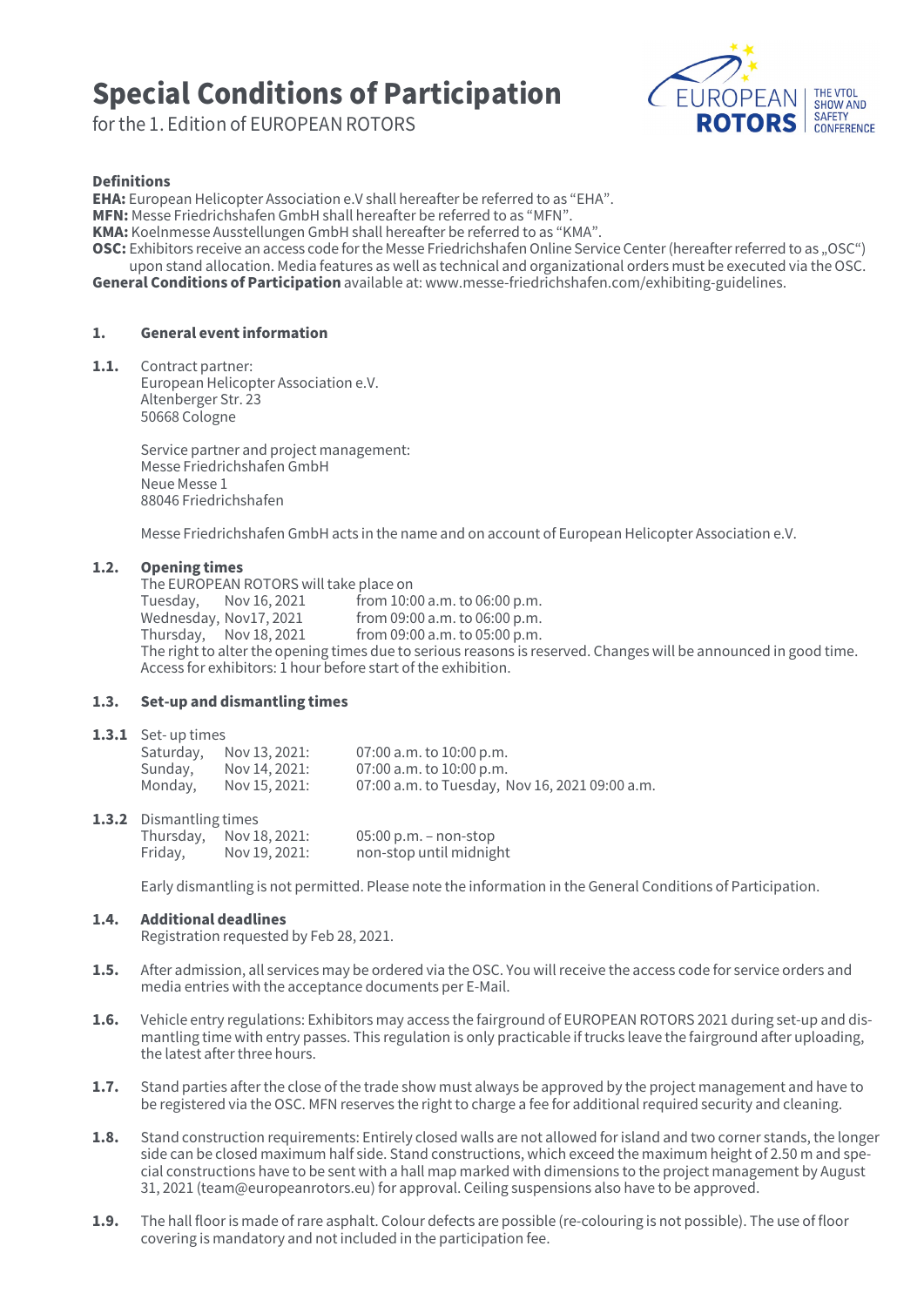

- 1.10. Direct sales of products and services is generally permitted. All offered products and services have to be declared with price tag. The prices have to include German V.A.T and all additional costs.
- 1.11. WIFI: KMA has its own WIFI, which exhibitors and visitors can log onto. Exhibitors own WIFI must be registered and comply with specific conditions. Registration and prerequisites can be accessed via the OSC.
- 1.12. GEMA: exhibitors have to register the use of copyright music, videos or movies with the German authority GEMA. Registration forms are available at [https://shop.koelnmesse.de/kmesse/kmksp/infoContent/](file:https://shop.koelnmesse.de/kmesse/kmksp/infoContent/TechnischeRichtlinien_en.pdf) [TechnischeRichtlinien\\_en.pdf.](file:https://shop.koelnmesse.de/kmesse/kmksp/infoContent/TechnischeRichtlinien_en.pdf)
- 1.13. Catering: KMA has official exclusive contract partners for catering and beverage service addresses can be found via the OSC. Any other company must be registered with the MFN. The fee for external caterers is € 100.00/vehicle per day.
- 1.14. Guarding/Liability: EHA, MFN and KMA do not assume any obligation to exercise proper care of exhibits, stand fittings and objects which are the property of the stand personal and exhibitors. Stand guarding can be ordered via the OSC.
- 1.15. Use of operations equipment: for logistic and safety reasons, the use of cranes, forklifts and lifting platform/hydra ladders is exclusively limited to the official contract partners of KMA. These services can be ordered via the OSC.

## 2. Registration and acceptance

Registration (participation and stand order placement) for EUROPEAN ROTORS 2021 is made by using the registration form, which must be completely filled out and signed as legally binding. This registration is an offer of a contract, which requires acceptance by MFN. Submission of the registration form shall not constitute a claim for acceptance.

The written participation of MFN with disclosure of the allocated stand (stand confirmation) and the accompanying participation fee invoice shall be considered as admission to EUROPEAN ROTORS 2021. If the content of the stand confirmation differs from the content of the exhibitor´s registration, the contract shall take effect in accordance with the stand confirmation, unless the exhibitor objects in writing within two weeks.

## 3. Participation fee / Exhibitor passes

**3.1.** The participation fee includes the provision of the exhibition location, a certain number of exhibitor passes, exhibitor and stand service by the project management, provision of the exhibition´s in-house information systems, target group-specific marketing of the EUROPEAN ROTORS 2021, hall security, cleaning of the halls and complimentary pro-motional material for the exhibitor´s own visitor advertising. The fees pertain to the entire duration of the exhibition. The acceptance of co-exhibitors has to be approved by MFN.

#### 3.2. Co-exhibitor-fee

The co-exhibitor fee is 350.00 €/co-exhibiting company. The co-exhibitor is the participant that presents their offer using their staff on the stand of a main exhibitor. This definition includes the groups subsidiaries and affiliates of the main exhibitor. Registration of co-exhibitors is subject to approval and charges. To register as a co-exhibitor, a separate co-exhibitor registration is required. This must be signed by the main exhibitor as a legally binding document and must bear the name and full address of the contact from the co-exhibitor. Following the registration of the main exhibitor, a contract cannot be concluded between the co-exhibitors which the main exhibitor has registered and MFN.

All quoted prices are net prices. If the statutory value added tax applies, it will be invoiced in addition. Please note concerning this the explanations of the reverse charge procedure and the VAT identification number in the General Conditions of Participation.

## 4. Terms of payment

100% of the participation fee is payable 3 months after the confirmation of the stand. After August 1st: 100% of the participation fee is payable immediately after the exhibitors receive the invoice.

## 5. Stand withdrawal / compensation fees

If the exhibitor does not participate once registration has been granted, then the exhibitor is obliged to pay a compensation fee:

Cancellation prior to the assignment of the stand is possible free of charge. After the stand has been allocated to your company a cancellation will cause the following fees:

- 4 months before the show: 50 % of the invoice total
- 3 months before the show: 80 % of the invoice total

2 months before the show: 100 % of the invoice total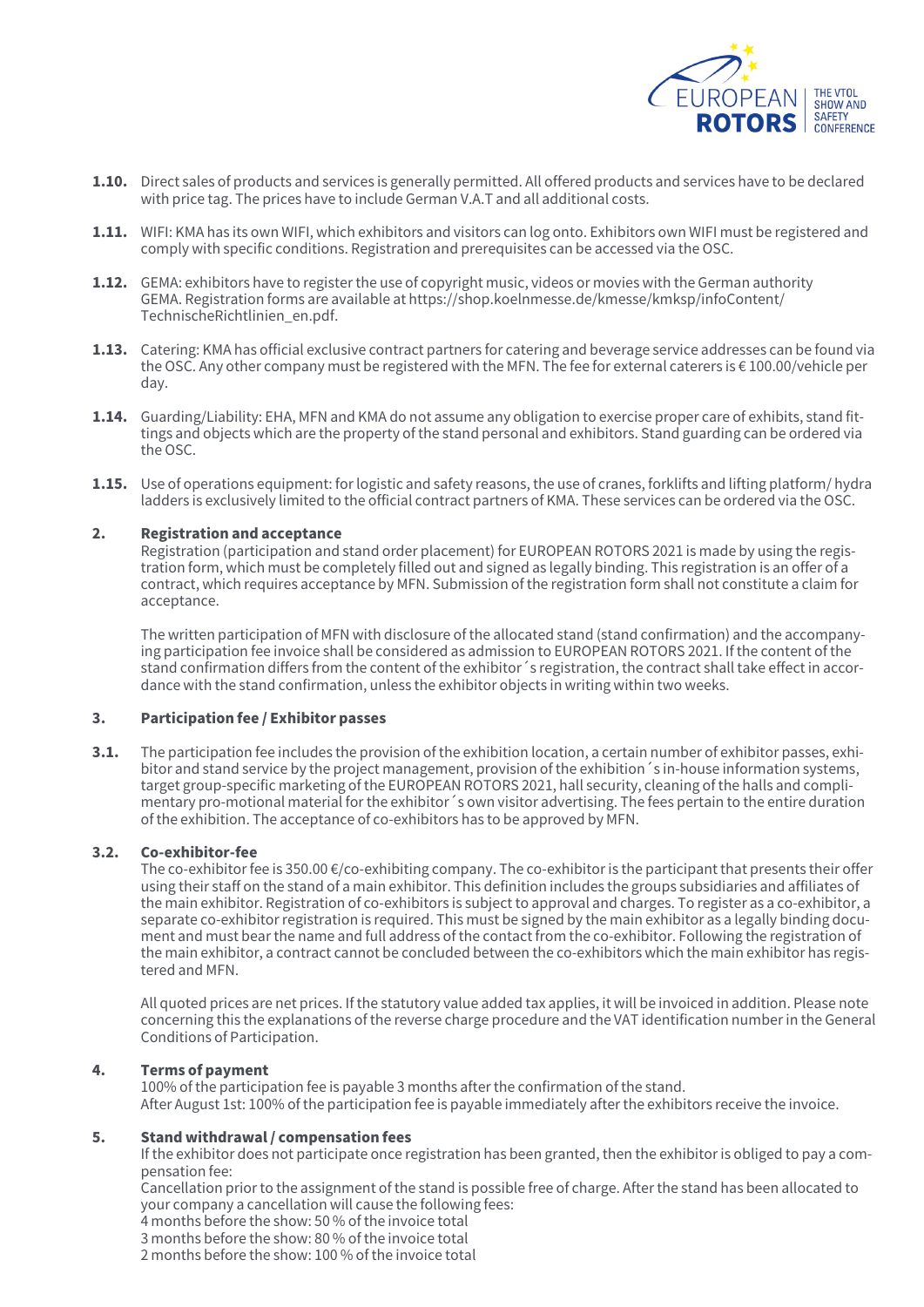

# 6. Additional services

- **6.1.** In addition to the participation fee, the acceptance of the following services is obligatory:
	- Flat fee for general waste disposal 5.50 €/m² stand space. Waste disposal services can be ordered via the OSC. – The AUMA fee of 0.60  $\epsilon/m^2$  to be paid by the exhibitor will by invoiced by MFN for the AUMA and passed on (see General Conditions of Participation).
	- A flat rate of 300.00 € is payable for the media listing. Additional fee-based items are possible in the exhibitors or product index: 30.00 €/entry; 50.00 €/logo.
	- All exhibitors will be included in a guide as well as on the website and app of EUROPEAN ROTORS. An entry will be made in the alphabetical directory with information about the exhibitors offerings. The entry should be edited in advance by the exhibitor in the OSC, otherwise EHA and MFN do not assume any responsibility for false media entries. The deadline for the close of editing will be announced with the notification of the OSC access code.
	- All exhibitors will pay an installment payment for services with a price of 47.00  $\epsilon/m^2$ . If the installment payment exceeds the actual service charge, the excess amount of the installment payment is returned to the exhibitor. Additional services according to use.
- 6.2. Power and water consumption: The calculation basis for power consumption is regulated under the e-form for electrical installations in the OSC with the participation fee invoice, 154,40 € will be charged for up to 3 kW. The general flat rate for energy costs are  $10.00 \text{€/m}^2$ .
- **6.3**. Additional services can be ordered via the OSC. All quoted prices are net prices.

# 7. Legal notice:

- 7.1. Serious violations of the exhibition terms and conditions gives MFN on behalf of EHA the right to close stands immediately and to clear them off without requiring court action. This applies in particular to cases of advertising in contravention and in case of advertising for political or ideological purposes.
- 7.2. The German version of this contract is legally binding Place of fulfilment is Cologne, place of jurisdiction is Cologne HRB-No. 33266 Registration Court, District Court Cologne

## 8. Cancellation, Postponement / Relocation and change in the length of the event

EHA is entitled to cancel the event where there is good cause, to postpone it or relocate it, change the dates or - if the condition of the space, police directives or other extreme circumstances require it, to relocate the stand space of the exhibitor, alter its dimensions or limit it. Postponement or relocation or other such changes will become a component of the contract when they are notified to the exhibitor. In this scenario, the exhibitor has the right to withdraw from the contract within 14 days of receiving notification of the change. Thus, no claims for damages can be made against EHA or MFN, unless the change/postponement can be attributed to a grossly negligent or intentional breach of duties by EHA or its agents, and/or the change/postponement is due to EHA's/its agents' violation of an essential contractual obligation which, firstly, enables the contract to be fulfilled in accordance with the regulations. Furthermore, the exhibitor should also consistently be able to trust that this obligation shall be adhered to (this may be, for example, planning and preparation of the event in accordance with the regulations, the exhibitor being notified in good time and being fully informed, etc.).

## 8.1. Reservations, force majeure, cancellation and other changes to the event

## **8.1.1** Reasons for changes to the event, obligation to inform and compensation

- 8.1.1.1 Unforeseen events, in particular cases of force majeure (for example natural disasters, war, terror, failure or massive disruptions in traffic and / or communication links, as well as special epidemic risks when contagious ones occur diseases) which make it impossible or irresponsible to hold the event as planned, entitle the MFN/EHA to make the following changes to the event:
	- to postpone, shorten and extend an event;

- to cancel their opening entirely and

- to close an already started event temporarily, permanently, in individual parts or in total.

The impossibility of an adequate supply of auxiliary materials such as electricity, heating, etc., strikes and lockouts is, unless it is of short-term duration, equated with a case of force majeure. The right to make the changes to the event listed above does not exist if the MFN/EHA is responsible for the incident on which the change is based.